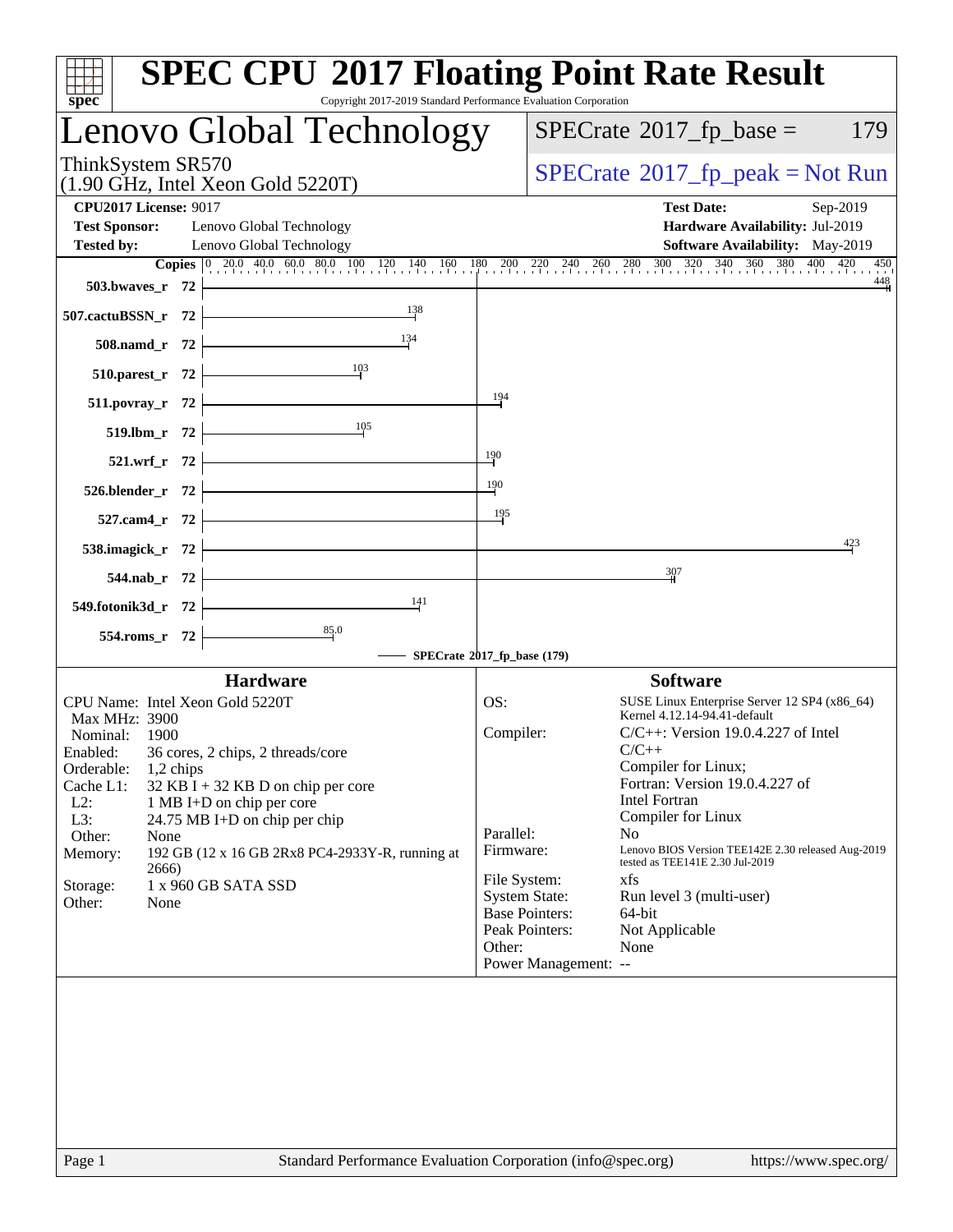

## Lenovo Global Technology

 $SPECTate@2017_fp\_base = 179$ 

(1.90 GHz, Intel Xeon Gold 5220T)

ThinkSystem SR570<br>(1.00 GHz, Intel Year Gold 5220T) [SPECrate](http://www.spec.org/auto/cpu2017/Docs/result-fields.html#SPECrate2017fppeak)®[2017\\_fp\\_peak = N](http://www.spec.org/auto/cpu2017/Docs/result-fields.html#SPECrate2017fppeak)ot Run

**[Test Sponsor:](http://www.spec.org/auto/cpu2017/Docs/result-fields.html#TestSponsor)** Lenovo Global Technology **[Hardware Availability:](http://www.spec.org/auto/cpu2017/Docs/result-fields.html#HardwareAvailability)** Jul-2019 **[Tested by:](http://www.spec.org/auto/cpu2017/Docs/result-fields.html#Testedby)** Lenovo Global Technology **[Software Availability:](http://www.spec.org/auto/cpu2017/Docs/result-fields.html#SoftwareAvailability)** May-2019

**[CPU2017 License:](http://www.spec.org/auto/cpu2017/Docs/result-fields.html#CPU2017License)** 9017 **[Test Date:](http://www.spec.org/auto/cpu2017/Docs/result-fields.html#TestDate)** Sep-2019

#### **[Results Table](http://www.spec.org/auto/cpu2017/Docs/result-fields.html#ResultsTable)**

|                                        | <b>Base</b>   |                |                |                | <b>Peak</b> |                |            |               |                |              |                |              |                |              |
|----------------------------------------|---------------|----------------|----------------|----------------|-------------|----------------|------------|---------------|----------------|--------------|----------------|--------------|----------------|--------------|
| <b>Benchmark</b>                       | <b>Copies</b> | <b>Seconds</b> | Ratio          | <b>Seconds</b> | Ratio       | <b>Seconds</b> | Ratio      | <b>Copies</b> | <b>Seconds</b> | <b>Ratio</b> | <b>Seconds</b> | <b>Ratio</b> | <b>Seconds</b> | <b>Ratio</b> |
| 503.bwayes_r                           | 72            | 1613           | <u>448</u>     | 1612           | 448         | 1619           | 446        |               |                |              |                |              |                |              |
| 507.cactuBSSN r                        | 72            | 659            | 138            | 658            | 138         | 657            | 139        |               |                |              |                |              |                |              |
| $508$ .namd $r$                        | 72            | 509            | 134            | 509            | 134         | 511            | 134        |               |                |              |                |              |                |              |
| 510.parest_r                           | 72            | 1828           | 103            | 1830           | <b>103</b>  | 1832           | 103        |               |                |              |                |              |                |              |
| 511.povray_r                           | 72            | 866            | 194            | 865            | <u>194</u>  | 863            | 195        |               |                |              |                |              |                |              |
| 519.lbm r                              | 72            | 723            | 105            | 723            | <b>105</b>  | 724            | 105        |               |                |              |                |              |                |              |
| $521.wrf$ r                            | 72            | 851            | 189            | 851            | <b>190</b>  | 850            | 190        |               |                |              |                |              |                |              |
| 526.blender r                          | 72            | 576            | 190            | 575            | 191         | <u>576</u>     | <u>190</u> |               |                |              |                |              |                |              |
| $527$ .cam $4r$                        | 72            | 645            | <u>195</u>     | 645            | 195         | 643            | 196        |               |                |              |                |              |                |              |
| 538.imagick_r                          | 72            | 423            | 423            | 423            | 423         | 423            | 423        |               |                |              |                |              |                |              |
| $544$ .nab r                           | 72            | 394            | 307            | 393            | 308         | 396            | 306        |               |                |              |                |              |                |              |
| 549.fotonik3d r                        | 72            | 1987           | 141            | 1988           | 141         | 1986           | 141        |               |                |              |                |              |                |              |
| $554$ .roms_r                          | 72            | 1343           | 85.2           | 1348           | 84.9        | 1346           | 85.0       |               |                |              |                |              |                |              |
| $SPECrate$ <sup>®</sup> 2017_fp_base = |               |                | 179            |                |             |                |            |               |                |              |                |              |                |              |
| $SPECrate^{\circ}2017$ fp peak =       |               |                | <b>Not Run</b> |                |             |                |            |               |                |              |                |              |                |              |

Results appear in the [order in which they were run.](http://www.spec.org/auto/cpu2017/Docs/result-fields.html#RunOrder) Bold underlined text [indicates a median measurement.](http://www.spec.org/auto/cpu2017/Docs/result-fields.html#Median)

#### **[Submit Notes](http://www.spec.org/auto/cpu2017/Docs/result-fields.html#SubmitNotes)**

 The numactl mechanism was used to bind copies to processors. The config file option 'submit' was used to generate numactl commands to bind each copy to a specific processor. For details, please see the config file.

### **[Operating System Notes](http://www.spec.org/auto/cpu2017/Docs/result-fields.html#OperatingSystemNotes)**

Stack size set to unlimited using "ulimit -s unlimited"

### **[General Notes](http://www.spec.org/auto/cpu2017/Docs/result-fields.html#GeneralNotes)**

Environment variables set by runcpu before the start of the run: LD\_LIBRARY\_PATH = "/home/cpu2017-1.0.5-ic19.0u4/lib/intel64"

 Binaries compiled on a system with 1x Intel Core i9-799X CPU + 32GB RAM memory using Redhat Enterprise Linux 7.5 Transparent Huge Pages enabled by default Prior to runcpu invocation Filesystem page cache synced and cleared with: sync; echo 3> /proc/sys/vm/drop\_caches runcpu command invoked through numactl i.e.: numactl --interleave=all runcpu <etc> NA: The test sponsor attests, as of date of publication, that CVE-2017-5754 (Meltdown) is mitigated in the system as tested and documented.

**(Continued on next page)**

| Page 2 | Standard Performance Evaluation Corporation (info@spec.org) | https://www.spec.org/ |
|--------|-------------------------------------------------------------|-----------------------|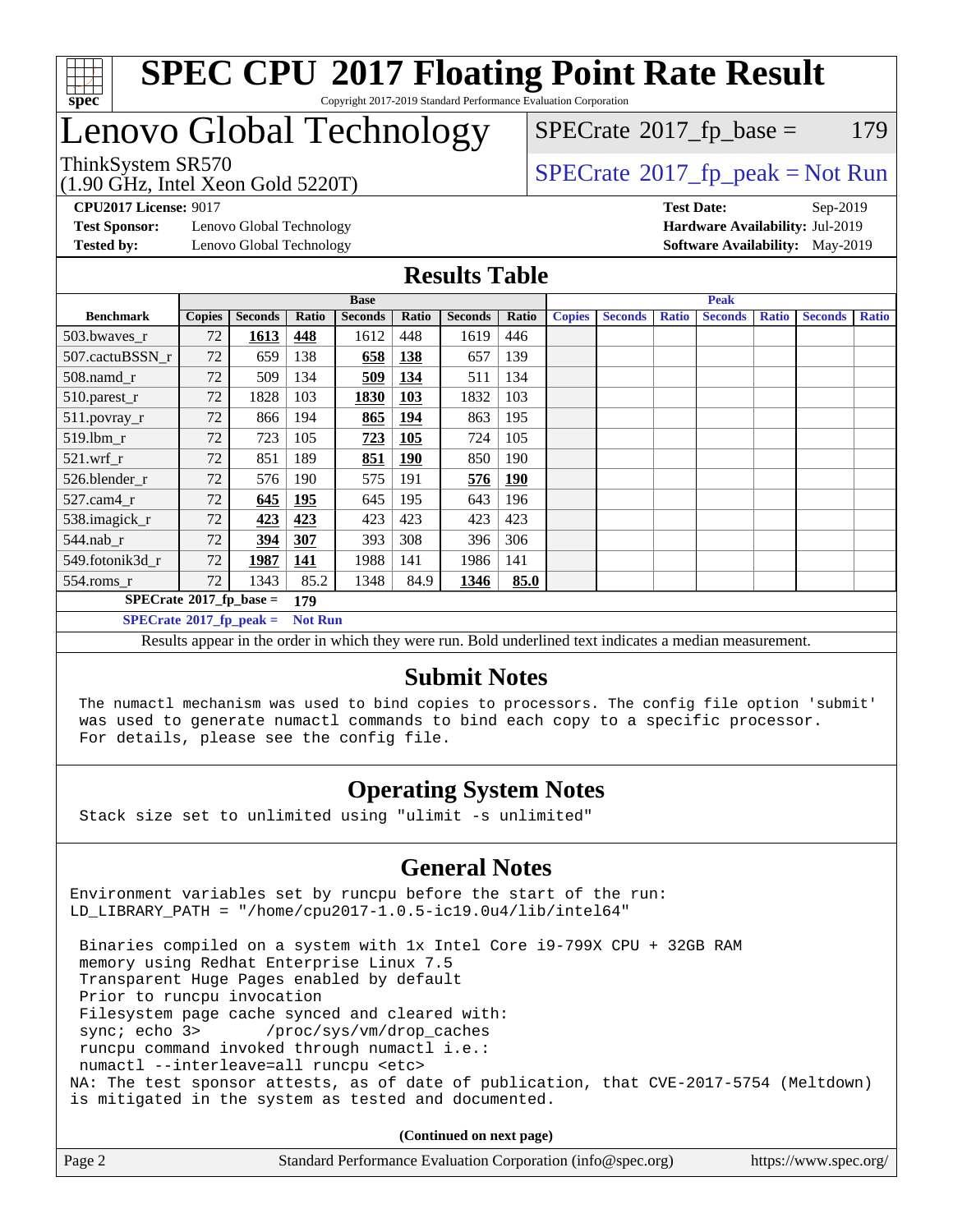

# **[SPEC CPU](http://www.spec.org/auto/cpu2017/Docs/result-fields.html#SPECCPU2017FloatingPointRateResult)[2017 Floating Point Rate Result](http://www.spec.org/auto/cpu2017/Docs/result-fields.html#SPECCPU2017FloatingPointRateResult)**

Copyright 2017-2019 Standard Performance Evaluation Corporation

### Lenovo Global Technology

 $SPECTate@2017_fp\_base = 179$ 

(1.90 GHz, Intel Xeon Gold 5220T)

ThinkSystem SR570<br>(1.00 CHz, Intel Year Gald 5220T)  $SPECTR = \text{SECrate} \cdot 2017$  fp\_peak = Not Run

**[Test Sponsor:](http://www.spec.org/auto/cpu2017/Docs/result-fields.html#TestSponsor)** Lenovo Global Technology **[Hardware Availability:](http://www.spec.org/auto/cpu2017/Docs/result-fields.html#HardwareAvailability)** Jul-2019 **[Tested by:](http://www.spec.org/auto/cpu2017/Docs/result-fields.html#Testedby)** Lenovo Global Technology **[Software Availability:](http://www.spec.org/auto/cpu2017/Docs/result-fields.html#SoftwareAvailability)** May-2019

**[CPU2017 License:](http://www.spec.org/auto/cpu2017/Docs/result-fields.html#CPU2017License)** 9017 **[Test Date:](http://www.spec.org/auto/cpu2017/Docs/result-fields.html#TestDate)** Sep-2019

#### **[General Notes \(Continued\)](http://www.spec.org/auto/cpu2017/Docs/result-fields.html#GeneralNotes)**

Yes: The test sponsor attests, as of date of publication, that CVE-2017-5753 (Spectre variant 1) is mitigated in the system as tested and documented. Yes: The test sponsor attests, as of date of publication, that CVE-2017-5715 (Spectre variant 2) is mitigated in the system as tested and documented. Yes: The test sponsor attests, as of date of publication, that CVE-2018-3640 (Spectre variant 3a) is mitigated in the system as tested and documented. Yes: The test sponsor attests, as of date of publication, that CVE-2018-3639 (Spectre variant 4) is mitigated in the system as tested and documented.

### **[Platform Notes](http://www.spec.org/auto/cpu2017/Docs/result-fields.html#PlatformNotes)**

Page 3 Standard Performance Evaluation Corporation [\(info@spec.org\)](mailto:info@spec.org) <https://www.spec.org/> BIOS configuration: Choose Operating Mode set to Maximum Performance Choose Operating Mode set to Custom Mode MONITOR/MWAIT set to Enable SNC set to Enable Sysinfo program /home/cpu2017-1.0.5-ic19.0u4/bin/sysinfo Rev: r5974 of 2018-05-19 9bcde8f2999c33d61f64985e45859ea9 running on linux-dl3d Tue Sep 24 20:04:00 2019 SUT (System Under Test) info as seen by some common utilities. For more information on this section, see <https://www.spec.org/cpu2017/Docs/config.html#sysinfo> From /proc/cpuinfo model name : Intel(R) Xeon(R) Gold 5220T CPU @ 1.90GHz 2 "physical id"s (chips) 72 "processors" cores, siblings (Caution: counting these is hw and system dependent. The following excerpts from /proc/cpuinfo might not be reliable. Use with caution.) cpu cores : 18 siblings : 36 physical 0: cores 0 1 2 3 4 8 9 10 11 16 17 18 19 20 24 25 26 27 physical 1: cores 0 1 2 3 4 8 9 10 11 16 17 18 19 20 24 25 26 27 From lscpu: Architecture: x86\_64 CPU op-mode(s): 32-bit, 64-bit Byte Order: Little Endian  $CPU(s):$  72 On-line CPU(s) list: 0-71 Thread(s) per core: 2 Core(s) per socket: 18 Socket(s): 2 NUMA node(s): 4 Vendor ID: GenuineIntel **(Continued on next page)**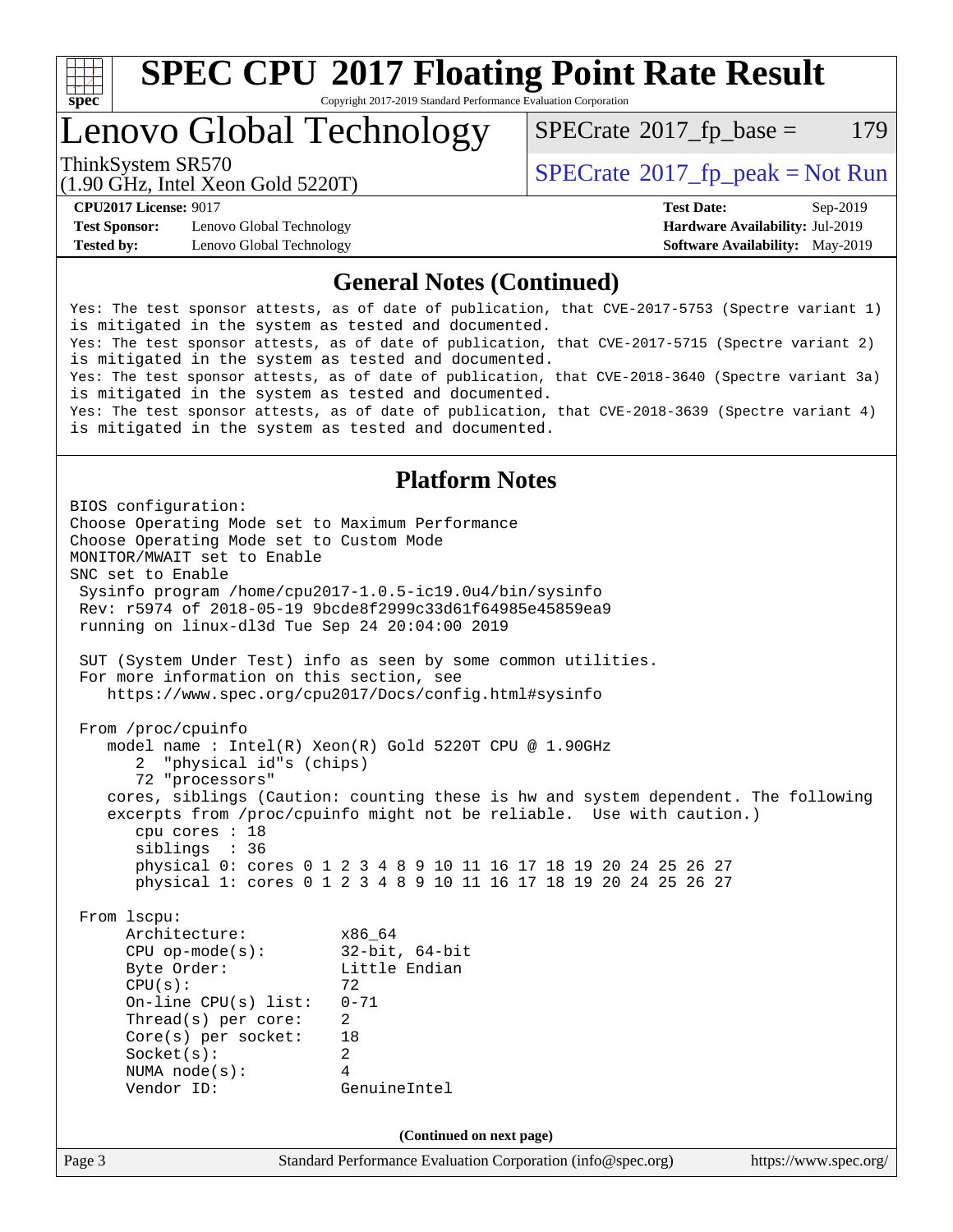

# **[SPEC CPU](http://www.spec.org/auto/cpu2017/Docs/result-fields.html#SPECCPU2017FloatingPointRateResult)[2017 Floating Point Rate Result](http://www.spec.org/auto/cpu2017/Docs/result-fields.html#SPECCPU2017FloatingPointRateResult)**

Copyright 2017-2019 Standard Performance Evaluation Corporation

Lenovo Global Technology

 $SPECTate@2017_fp\_base = 179$ 

(1.90 GHz, Intel Xeon Gold 5220T)

ThinkSystem SR570<br>(1.90 GHz, Intel Xeon Gold 5220T) [SPECrate](http://www.spec.org/auto/cpu2017/Docs/result-fields.html#SPECrate2017fppeak)®[2017\\_fp\\_peak = N](http://www.spec.org/auto/cpu2017/Docs/result-fields.html#SPECrate2017fppeak)ot Run

**[CPU2017 License:](http://www.spec.org/auto/cpu2017/Docs/result-fields.html#CPU2017License)** 9017 **[Test Date:](http://www.spec.org/auto/cpu2017/Docs/result-fields.html#TestDate)** Sep-2019

**[Test Sponsor:](http://www.spec.org/auto/cpu2017/Docs/result-fields.html#TestSponsor)** Lenovo Global Technology **[Hardware Availability:](http://www.spec.org/auto/cpu2017/Docs/result-fields.html#HardwareAvailability)** Jul-2019 **[Tested by:](http://www.spec.org/auto/cpu2017/Docs/result-fields.html#Testedby)** Lenovo Global Technology **[Software Availability:](http://www.spec.org/auto/cpu2017/Docs/result-fields.html#SoftwareAvailability)** May-2019

#### **[Platform Notes \(Continued\)](http://www.spec.org/auto/cpu2017/Docs/result-fields.html#PlatformNotes)**

 CPU family: 6 Model: 85 Model name:  $Intel(R)$  Xeon(R) Gold 5220T CPU @ 1.90GHz Stepping: 7 CPU MHz: 1900.000 CPU max MHz: 3900.0000 CPU min MHz: 800.0000 BogoMIPS: 3800.00 Virtualization: VT-x L1d cache: 32K L1i cache: 32K L2 cache: 1024K L3 cache: 25344K NUMA node0 CPU(s): 0-2,5,6,9,10,14,15,36-38,41,42,45,46,50,51 NUMA node1 CPU(s): 3,4,7,8,11-13,16,17,39,40,43,44,47-49,52,53 NUMA node2 CPU(s): 18-20,23,24,27,28,32,33,54-56,59,60,63,64,68,69 NUMA node3 CPU(s): 21,22,25,26,29-31,34,35,57,58,61,62,65-67,70,71 Flags: fpu vme de pse tsc msr pae mce cx8 apic sep mtrr pge mca cmov pat pse36 clflush dts acpi mmx fxsr sse sse2 ss ht tm pbe syscall nx pdpe1gb rdtscp lm constant\_tsc art arch\_perfmon pebs bts rep\_good nopl xtopology nonstop\_tsc cpuid aperfmperf pni pclmulqdq dtes64 monitor ds\_cpl vmx smx est tm2 ssse3 sdbg fma cx16 xtpr pdcm pcid dca sse4\_1 sse4\_2 x2apic movbe popcnt tsc\_deadline\_timer aes xsave avx f16c rdrand lahf\_lm abm 3dnowprefetch cpuid\_fault epb cat\_l3 cdp\_l3 invpcid\_single intel\_ppin ssbd mba ibrs ibpb stibp tpr\_shadow vnmi flexpriority ept vpid fsgsbase tsc\_adjust bmi1 hle avx2 smep bmi2 erms invpcid rtm cqm mpx rdt\_a avx512f avx512dq rdseed adx smap clflushopt clwb intel\_pt avx512cd avx512bw avx512vl xsaveopt xsavec xgetbv1 xsaves cqm\_llc cqm\_occup\_llc cqm\_mbm\_total cqm\_mbm\_local dtherm ida arat pln pts pku ospke avx512\_vnni flush\_l1d arch\_capabilities /proc/cpuinfo cache data

cache size : 25344 KB

 From numactl --hardware WARNING: a numactl 'node' might or might not correspond to a physical chip. available: 4 nodes (0-3) node 0 cpus: 0 1 2 5 6 9 10 14 15 36 37 38 41 42 45 46 50 51 node 0 size: 47656 MB node 0 free: 47080 MB node 1 cpus: 3 4 7 8 11 12 13 16 17 39 40 43 44 47 48 49 52 53 node 1 size: 48370 MB node 1 free: 47882 MB node 2 cpus: 18 19 20 23 24 27 28 32 33 54 55 56 59 60 63 64 68 69 node 2 size: 48370 MB node 2 free: 47668 MB node 3 cpus: 21 22 25 26 29 30 31 34 35 57 58 61 62 65 66 67 70 71 node 3 size: 48367 MB node 3 free: 47894 MB

**(Continued on next page)**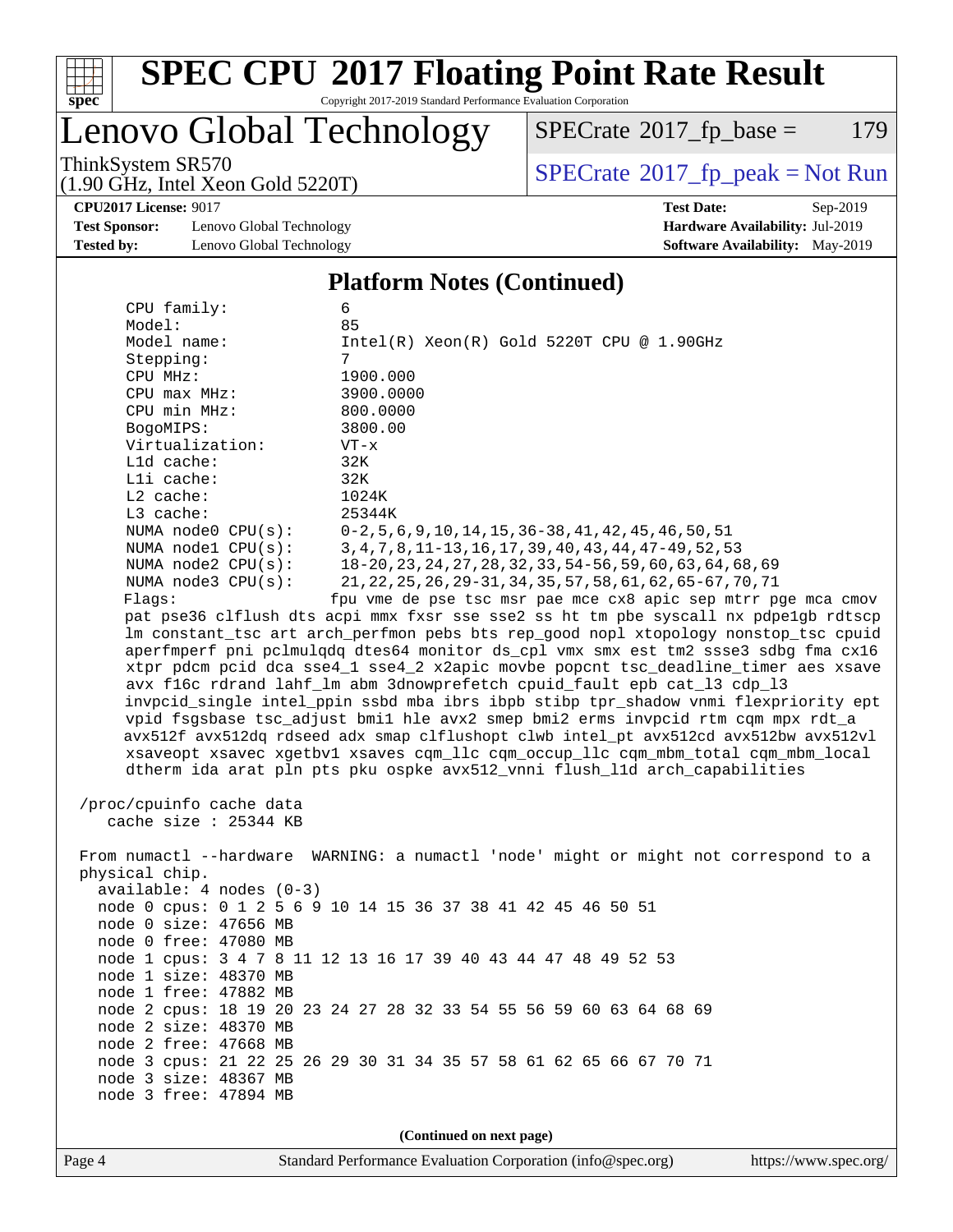| <b>SPEC CPU®2017 Floating Point Rate Result</b>                                                                                                                                                                                                                                                                                                                                                                                                                                                                                                                                                                                                                                                                                                                                                  |                                                                                                     |
|--------------------------------------------------------------------------------------------------------------------------------------------------------------------------------------------------------------------------------------------------------------------------------------------------------------------------------------------------------------------------------------------------------------------------------------------------------------------------------------------------------------------------------------------------------------------------------------------------------------------------------------------------------------------------------------------------------------------------------------------------------------------------------------------------|-----------------------------------------------------------------------------------------------------|
| Copyright 2017-2019 Standard Performance Evaluation Corporation<br>$spec^*$                                                                                                                                                                                                                                                                                                                                                                                                                                                                                                                                                                                                                                                                                                                      |                                                                                                     |
| Lenovo Global Technology                                                                                                                                                                                                                                                                                                                                                                                                                                                                                                                                                                                                                                                                                                                                                                         | 179<br>$SPECrate^{\circ}2017$ _fp_base =                                                            |
| ThinkSystem SR570<br>$(1.90 \text{ GHz}, \text{Intel Xeon Gold } 5220 \text{T})$                                                                                                                                                                                                                                                                                                                                                                                                                                                                                                                                                                                                                                                                                                                 | $SPECrate^{\circ}2017rfp peak = Not Run$                                                            |
| <b>CPU2017 License: 9017</b><br><b>Test Sponsor:</b><br>Lenovo Global Technology<br><b>Tested by:</b><br>Lenovo Global Technology                                                                                                                                                                                                                                                                                                                                                                                                                                                                                                                                                                                                                                                                | <b>Test Date:</b><br>Sep-2019<br>Hardware Availability: Jul-2019<br>Software Availability: May-2019 |
| <b>Platform Notes (Continued)</b>                                                                                                                                                                                                                                                                                                                                                                                                                                                                                                                                                                                                                                                                                                                                                                |                                                                                                     |
| node distances:<br>$\mathbf{1}$<br>node<br>0<br>2<br>3<br>0 :<br>11<br>21<br>21<br>10<br>1: 11 10<br>21 21<br>2:<br>21<br>21<br>10<br>11<br>3:<br>21<br>21<br>10<br>11<br>From /proc/meminfo<br>MemTotal:<br>197390796 kB<br>HugePages_Total:<br>0<br>Hugepagesize:<br>2048 kB<br>From /etc/*release* /etc/*version*<br>SuSE-release:<br>SUSE Linux Enterprise Server 12 (x86_64)<br>$VERSION = 12$<br>$PATCHLEVEL = 4$<br># This file is deprecated and will be removed in a future service pack or release.<br># Please check /etc/os-release for details about this release.<br>os-release:<br>NAME="SLES"<br>VERSION="12-SP4"<br>VERSION_ID="12.4"<br>PRETTY_NAME="SUSE Linux Enterprise Server 12 SP4"<br>ID="sles"<br>$ANSI\_COLOR = "0; 32"$<br>$CPE\_NAME = "cpe://o:suse: sles:12:sp4"$ |                                                                                                     |
| uname $-a$ :<br>Linux linux-dl3d 4.12.14-94.41-default #1 SMP Wed Oct 31 12:25:04 UTC 2018 (3090901)<br>x86_64 x86_64 x86_64 GNU/Linux                                                                                                                                                                                                                                                                                                                                                                                                                                                                                                                                                                                                                                                           |                                                                                                     |
| Kernel self-reported vulnerability status:                                                                                                                                                                                                                                                                                                                                                                                                                                                                                                                                                                                                                                                                                                                                                       |                                                                                                     |
| CVE-2017-5754 (Meltdown):<br>Not affected<br>CVE-2017-5753 (Spectre variant 1): Mitigation: __user pointer sanitization<br>CVE-2017-5715 (Spectre variant 2): Mitigation: Indirect Branch Restricted Speculation,<br>IBPB, IBRS_FW                                                                                                                                                                                                                                                                                                                                                                                                                                                                                                                                                               |                                                                                                     |
| run-level 3 Sep 24 14:59                                                                                                                                                                                                                                                                                                                                                                                                                                                                                                                                                                                                                                                                                                                                                                         |                                                                                                     |
| SPEC is set to: /home/cpu2017-1.0.5-ic19.0u4<br>Type Size Used Avail Use% Mounted on<br>Filesystem<br>/dev/sda3<br>xfs 892G 43G 850G<br>$5\%$ /                                                                                                                                                                                                                                                                                                                                                                                                                                                                                                                                                                                                                                                  |                                                                                                     |
| Additional information from dmidecode follows. WARNING: Use caution when you interpret<br>this section. The 'dmidecode' program reads system data which is "intended to allow                                                                                                                                                                                                                                                                                                                                                                                                                                                                                                                                                                                                                    |                                                                                                     |
| (Continued on next page)                                                                                                                                                                                                                                                                                                                                                                                                                                                                                                                                                                                                                                                                                                                                                                         |                                                                                                     |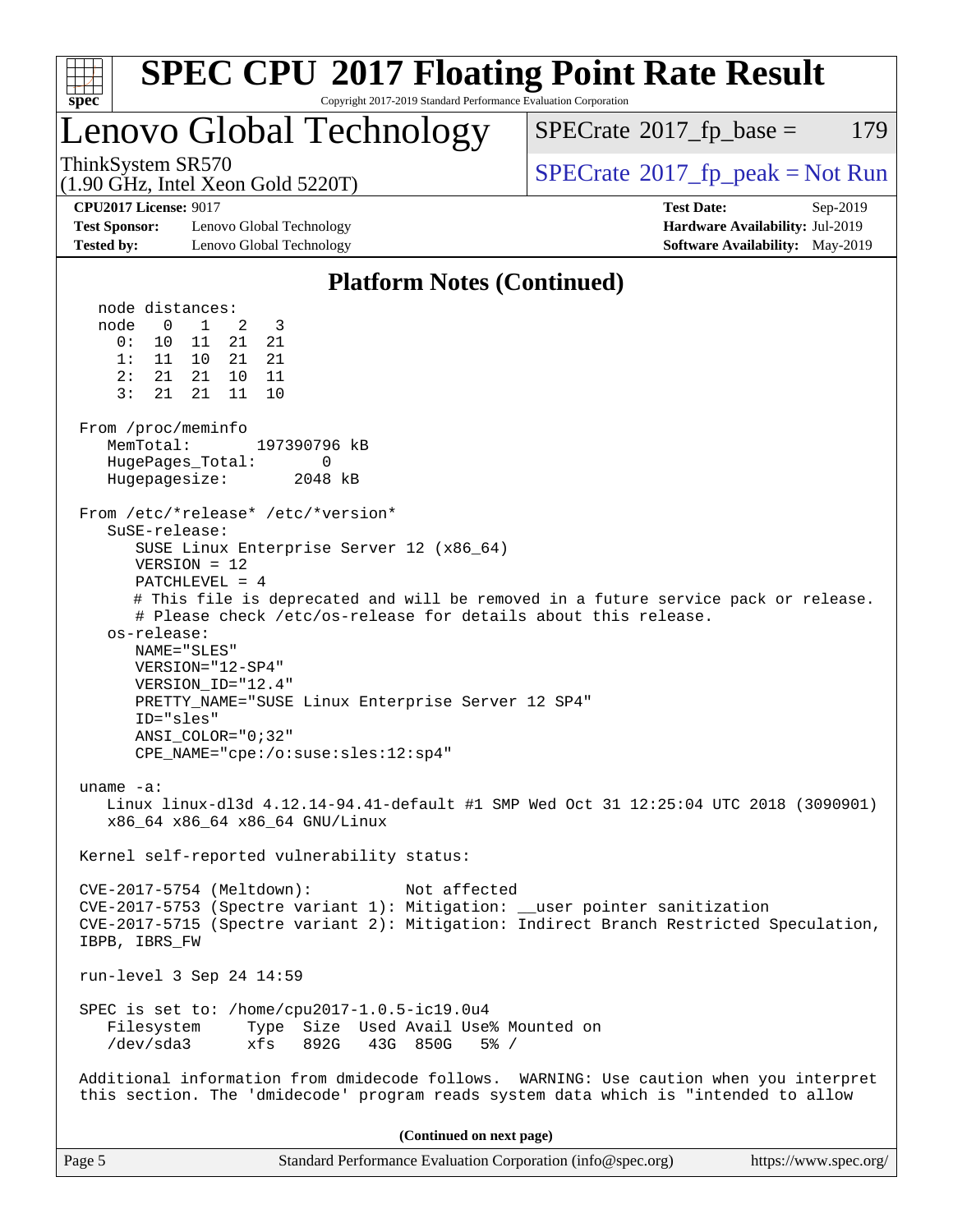

## Lenovo Global Technology

 $SPECTate@2017_fp\_base = 179$ 

(1.90 GHz, Intel Xeon Gold 5220T)

ThinkSystem SR570<br>(1.00 CHz, Intel Year Cald 5220T)  $SPECTR = \text{SECrate}^{\circ}2017$  fp\_peak = Not Run

**[CPU2017 License:](http://www.spec.org/auto/cpu2017/Docs/result-fields.html#CPU2017License)** 9017 **[Test Date:](http://www.spec.org/auto/cpu2017/Docs/result-fields.html#TestDate)** Sep-2019

**[Test Sponsor:](http://www.spec.org/auto/cpu2017/Docs/result-fields.html#TestSponsor)** Lenovo Global Technology **[Hardware Availability:](http://www.spec.org/auto/cpu2017/Docs/result-fields.html#HardwareAvailability)** Jul-2019 **[Tested by:](http://www.spec.org/auto/cpu2017/Docs/result-fields.html#Testedby)** Lenovo Global Technology **[Software Availability:](http://www.spec.org/auto/cpu2017/Docs/result-fields.html#SoftwareAvailability)** May-2019

### **[Platform Notes \(Continued\)](http://www.spec.org/auto/cpu2017/Docs/result-fields.html#PlatformNotes)**

 hardware to be accurately determined", but the intent may not be met, as there are frequent changes to hardware, firmware, and the "DMTF SMBIOS" standard. BIOS Lenovo -[TEE141E-2.30]- 07/02/2019 Memory: 4x NO DIMM NO DIMM 12x SK Hynix HMA82GR7CJR8N-WM 16 GB 2 rank 2933, configured at 2666

(End of data from sysinfo program)

#### **[Compiler Version Notes](http://www.spec.org/auto/cpu2017/Docs/result-fields.html#CompilerVersionNotes)**

============================================================================== C | 519.lbm\_r(base) 538.imagick\_r(base) 544.nab\_r(base) ------------------------------------------------------------------------------ Intel(R) C Intel(R) 64 Compiler for applications running on Intel(R) 64, Version 19.0.4.227 Build 20190416 Copyright (C) 1985-2019 Intel Corporation. All rights reserved. ------------------------------------------------------------------------------ ==============================================================================  $C++$  | 508.namd\_r(base) 510.parest\_r(base) ------------------------------------------------------------------------------ Intel(R) C++ Intel(R) 64 Compiler for applications running on Intel(R) 64, Version 19.0.4.227 Build 20190416 Copyright (C) 1985-2019 Intel Corporation. All rights reserved. ------------------------------------------------------------------------------ ==============================================================================  $C++$ ,  $C$  | 511.povray\_r(base) 526.blender\_r(base) ------------------------------------------------------------------------------ Intel(R) C++ Intel(R) 64 Compiler for applications running on Intel(R) 64, Version 19.0.4.227 Build 20190416 Copyright (C) 1985-2019 Intel Corporation. All rights reserved. Intel(R) C Intel(R) 64 Compiler for applications running on Intel(R)  $64$ , Version 19.0.4.227 Build 20190416 Copyright (C) 1985-2019 Intel Corporation. All rights reserved. ------------------------------------------------------------------------------ ============================================================================== C++, C, Fortran | 507.cactuBSSN\_r(base) ------------------------------------------------------------------------------ Intel(R) C++ Intel(R) 64 Compiler for applications running on Intel(R)  $64$ , Version 19.0.4.227 Build 20190416 Copyright (C) 1985-2019 Intel Corporation. All rights reserved. Intel(R) C Intel(R) 64 Compiler for applications running on Intel(R)  $64$ , Version 19.0.4.227 Build 20190416 **(Continued on next page)**

| Page 6 | Standard Performance Evaluation Corporation (info@spec.org) | https://www.spec.org/ |
|--------|-------------------------------------------------------------|-----------------------|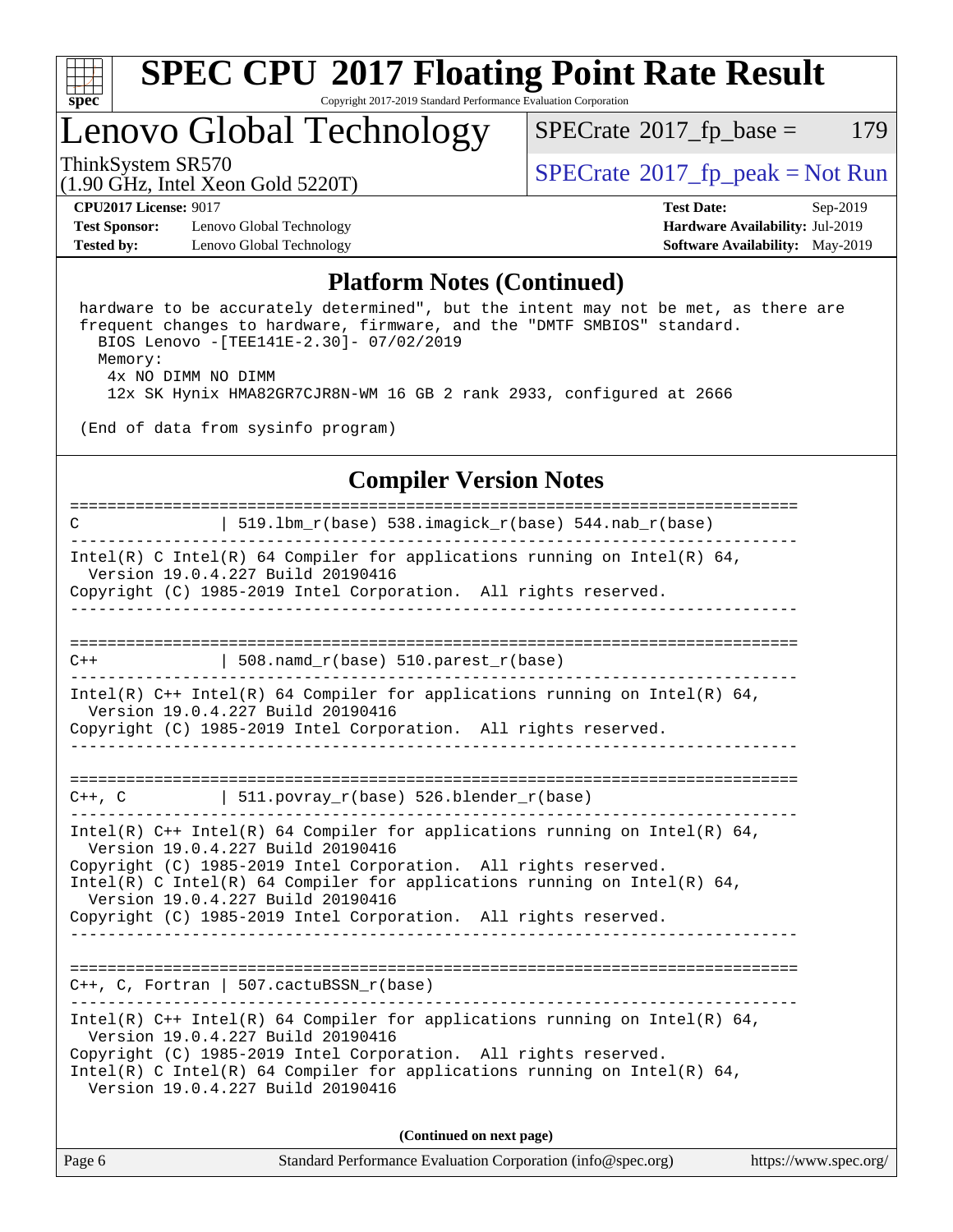

# **[SPEC CPU](http://www.spec.org/auto/cpu2017/Docs/result-fields.html#SPECCPU2017FloatingPointRateResult)[2017 Floating Point Rate Result](http://www.spec.org/auto/cpu2017/Docs/result-fields.html#SPECCPU2017FloatingPointRateResult)**

Copyright 2017-2019 Standard Performance Evaluation Corporation

Lenovo Global Technology

 $SPECTate@2017_fp\_base = 179$ 

(1.90 GHz, Intel Xeon Gold 5220T)

ThinkSystem SR570<br>(1.00 GHz, Intel Year Gold 5220T) [SPECrate](http://www.spec.org/auto/cpu2017/Docs/result-fields.html#SPECrate2017fppeak)®[2017\\_fp\\_peak = N](http://www.spec.org/auto/cpu2017/Docs/result-fields.html#SPECrate2017fppeak)ot Run

**[Test Sponsor:](http://www.spec.org/auto/cpu2017/Docs/result-fields.html#TestSponsor)** Lenovo Global Technology **[Hardware Availability:](http://www.spec.org/auto/cpu2017/Docs/result-fields.html#HardwareAvailability)** Jul-2019 **[Tested by:](http://www.spec.org/auto/cpu2017/Docs/result-fields.html#Testedby)** Lenovo Global Technology **[Software Availability:](http://www.spec.org/auto/cpu2017/Docs/result-fields.html#SoftwareAvailability)** May-2019

**[CPU2017 License:](http://www.spec.org/auto/cpu2017/Docs/result-fields.html#CPU2017License)** 9017 **[Test Date:](http://www.spec.org/auto/cpu2017/Docs/result-fields.html#TestDate)** Sep-2019

#### **[Compiler Version Notes \(Continued\)](http://www.spec.org/auto/cpu2017/Docs/result-fields.html#CompilerVersionNotes)**

| Copyright (C) 1985-2019 Intel Corporation. All rights reserved.<br>Intel(R) Fortran Intel(R) 64 Compiler for applications running on Intel(R)<br>64, Version 19.0.4.227 Build 20190416                                                                                                                                                                                       |  |  |  |  |  |  |  |
|------------------------------------------------------------------------------------------------------------------------------------------------------------------------------------------------------------------------------------------------------------------------------------------------------------------------------------------------------------------------------|--|--|--|--|--|--|--|
| Copyright (C) 1985-2019 Intel Corporation. All rights reserved.                                                                                                                                                                                                                                                                                                              |  |  |  |  |  |  |  |
| 503.bwaves_r(base) 549.fotonik3d_r(base) 554.roms_r(base)<br>Fortran                                                                                                                                                                                                                                                                                                         |  |  |  |  |  |  |  |
| Intel(R) Fortran Intel(R) 64 Compiler for applications running on Intel(R)<br>64, Version 19.0.4.227 Build 20190416<br>Copyright (C) 1985-2019 Intel Corporation. All rights reserved.                                                                                                                                                                                       |  |  |  |  |  |  |  |
| Fortran, C $\vert$ 521.wrf_r(base) 527.cam4_r(base)                                                                                                                                                                                                                                                                                                                          |  |  |  |  |  |  |  |
| $Intel(R)$ Fortran Intel(R) 64 Compiler for applications running on Intel(R)<br>64, Version 19.0.4.227 Build 20190416<br>Copyright (C) 1985-2019 Intel Corporation. All rights reserved.<br>Intel(R) C Intel(R) 64 Compiler for applications running on Intel(R) 64,<br>Version 19.0.4.227 Build 20190416<br>Copyright (C) 1985-2019 Intel Corporation. All rights reserved. |  |  |  |  |  |  |  |

### **[Base Compiler Invocation](http://www.spec.org/auto/cpu2017/Docs/result-fields.html#BaseCompilerInvocation)**

[C benchmarks](http://www.spec.org/auto/cpu2017/Docs/result-fields.html#Cbenchmarks): [icc -m64 -std=c11](http://www.spec.org/cpu2017/results/res2019q4/cpu2017-20190926-18659.flags.html#user_CCbase_intel_icc_64bit_c11_33ee0cdaae7deeeab2a9725423ba97205ce30f63b9926c2519791662299b76a0318f32ddfffdc46587804de3178b4f9328c46fa7c2b0cd779d7a61945c91cd35)

[C++ benchmarks:](http://www.spec.org/auto/cpu2017/Docs/result-fields.html#CXXbenchmarks) [icpc -m64](http://www.spec.org/cpu2017/results/res2019q4/cpu2017-20190926-18659.flags.html#user_CXXbase_intel_icpc_64bit_4ecb2543ae3f1412ef961e0650ca070fec7b7afdcd6ed48761b84423119d1bf6bdf5cad15b44d48e7256388bc77273b966e5eb805aefd121eb22e9299b2ec9d9)

[Fortran benchmarks](http://www.spec.org/auto/cpu2017/Docs/result-fields.html#Fortranbenchmarks): [ifort -m64](http://www.spec.org/cpu2017/results/res2019q4/cpu2017-20190926-18659.flags.html#user_FCbase_intel_ifort_64bit_24f2bb282fbaeffd6157abe4f878425411749daecae9a33200eee2bee2fe76f3b89351d69a8130dd5949958ce389cf37ff59a95e7a40d588e8d3a57e0c3fd751)

[Benchmarks using both Fortran and C](http://www.spec.org/auto/cpu2017/Docs/result-fields.html#BenchmarksusingbothFortranandC): [ifort -m64](http://www.spec.org/cpu2017/results/res2019q4/cpu2017-20190926-18659.flags.html#user_CC_FCbase_intel_ifort_64bit_24f2bb282fbaeffd6157abe4f878425411749daecae9a33200eee2bee2fe76f3b89351d69a8130dd5949958ce389cf37ff59a95e7a40d588e8d3a57e0c3fd751) [icc -m64 -std=c11](http://www.spec.org/cpu2017/results/res2019q4/cpu2017-20190926-18659.flags.html#user_CC_FCbase_intel_icc_64bit_c11_33ee0cdaae7deeeab2a9725423ba97205ce30f63b9926c2519791662299b76a0318f32ddfffdc46587804de3178b4f9328c46fa7c2b0cd779d7a61945c91cd35)

[Benchmarks using both C and C++](http://www.spec.org/auto/cpu2017/Docs/result-fields.html#BenchmarksusingbothCandCXX): [icpc -m64](http://www.spec.org/cpu2017/results/res2019q4/cpu2017-20190926-18659.flags.html#user_CC_CXXbase_intel_icpc_64bit_4ecb2543ae3f1412ef961e0650ca070fec7b7afdcd6ed48761b84423119d1bf6bdf5cad15b44d48e7256388bc77273b966e5eb805aefd121eb22e9299b2ec9d9) [icc -m64 -std=c11](http://www.spec.org/cpu2017/results/res2019q4/cpu2017-20190926-18659.flags.html#user_CC_CXXbase_intel_icc_64bit_c11_33ee0cdaae7deeeab2a9725423ba97205ce30f63b9926c2519791662299b76a0318f32ddfffdc46587804de3178b4f9328c46fa7c2b0cd779d7a61945c91cd35)

[Benchmarks using Fortran, C, and C++:](http://www.spec.org/auto/cpu2017/Docs/result-fields.html#BenchmarksusingFortranCandCXX) [icpc -m64](http://www.spec.org/cpu2017/results/res2019q4/cpu2017-20190926-18659.flags.html#user_CC_CXX_FCbase_intel_icpc_64bit_4ecb2543ae3f1412ef961e0650ca070fec7b7afdcd6ed48761b84423119d1bf6bdf5cad15b44d48e7256388bc77273b966e5eb805aefd121eb22e9299b2ec9d9) [icc -m64 -std=c11](http://www.spec.org/cpu2017/results/res2019q4/cpu2017-20190926-18659.flags.html#user_CC_CXX_FCbase_intel_icc_64bit_c11_33ee0cdaae7deeeab2a9725423ba97205ce30f63b9926c2519791662299b76a0318f32ddfffdc46587804de3178b4f9328c46fa7c2b0cd779d7a61945c91cd35) [ifort -m64](http://www.spec.org/cpu2017/results/res2019q4/cpu2017-20190926-18659.flags.html#user_CC_CXX_FCbase_intel_ifort_64bit_24f2bb282fbaeffd6157abe4f878425411749daecae9a33200eee2bee2fe76f3b89351d69a8130dd5949958ce389cf37ff59a95e7a40d588e8d3a57e0c3fd751)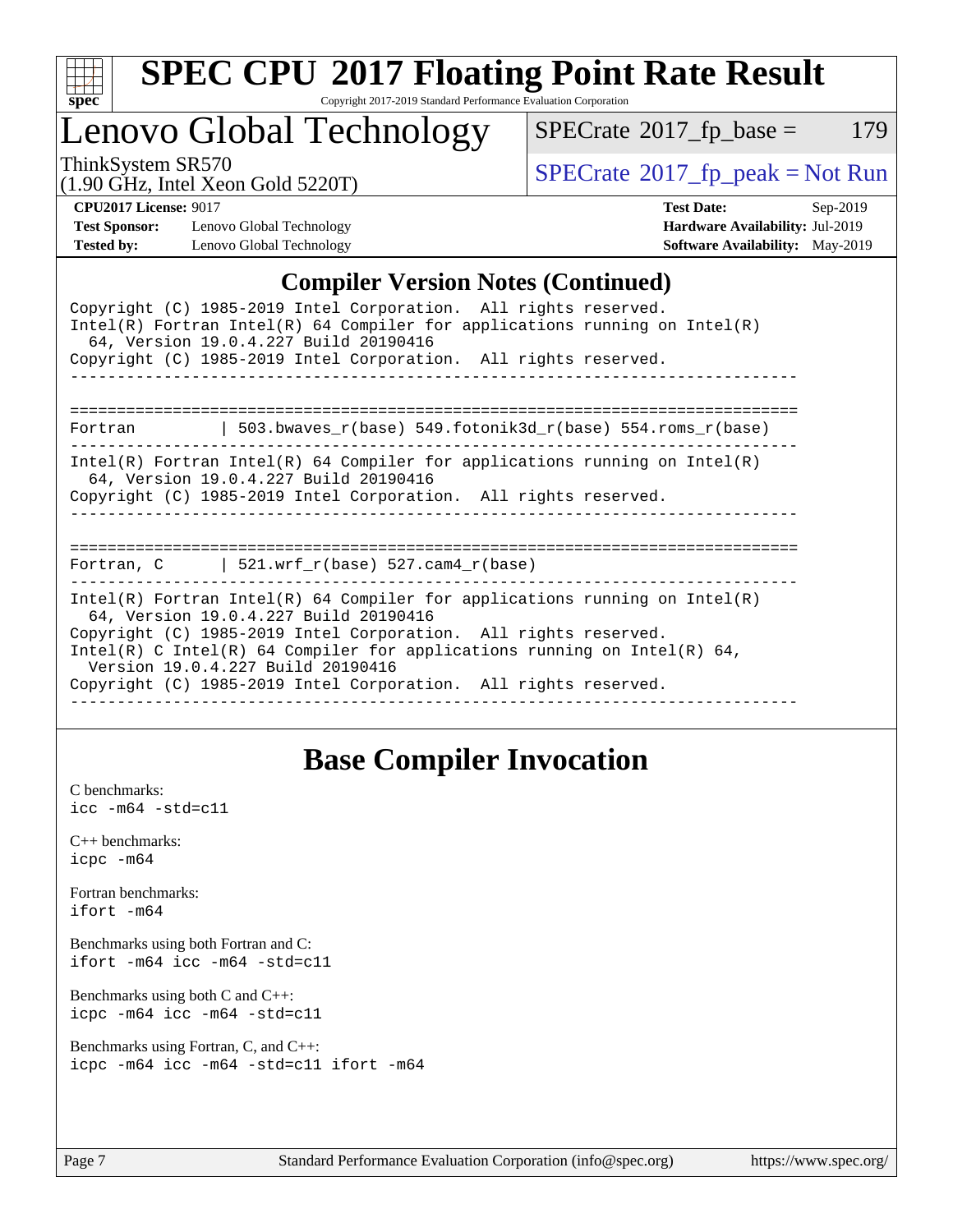

### Lenovo Global Technology

 $SPECTate@2017_fp\_base = 179$ 

(1.90 GHz, Intel Xeon Gold 5220T)

ThinkSystem SR570<br>(1.00 GHz, Intel Year Gold 5220T) [SPECrate](http://www.spec.org/auto/cpu2017/Docs/result-fields.html#SPECrate2017fppeak)®[2017\\_fp\\_peak = N](http://www.spec.org/auto/cpu2017/Docs/result-fields.html#SPECrate2017fppeak)ot Run

**[Test Sponsor:](http://www.spec.org/auto/cpu2017/Docs/result-fields.html#TestSponsor)** Lenovo Global Technology **[Hardware Availability:](http://www.spec.org/auto/cpu2017/Docs/result-fields.html#HardwareAvailability)** Jul-2019 **[Tested by:](http://www.spec.org/auto/cpu2017/Docs/result-fields.html#Testedby)** Lenovo Global Technology **[Software Availability:](http://www.spec.org/auto/cpu2017/Docs/result-fields.html#SoftwareAvailability)** May-2019

**[CPU2017 License:](http://www.spec.org/auto/cpu2017/Docs/result-fields.html#CPU2017License)** 9017 **[Test Date:](http://www.spec.org/auto/cpu2017/Docs/result-fields.html#TestDate)** Sep-2019

### **[Base Portability Flags](http://www.spec.org/auto/cpu2017/Docs/result-fields.html#BasePortabilityFlags)**

 503.bwaves\_r: [-DSPEC\\_LP64](http://www.spec.org/cpu2017/results/res2019q4/cpu2017-20190926-18659.flags.html#suite_basePORTABILITY503_bwaves_r_DSPEC_LP64) 507.cactuBSSN\_r: [-DSPEC\\_LP64](http://www.spec.org/cpu2017/results/res2019q4/cpu2017-20190926-18659.flags.html#suite_basePORTABILITY507_cactuBSSN_r_DSPEC_LP64) 508.namd\_r: [-DSPEC\\_LP64](http://www.spec.org/cpu2017/results/res2019q4/cpu2017-20190926-18659.flags.html#suite_basePORTABILITY508_namd_r_DSPEC_LP64) 510.parest\_r: [-DSPEC\\_LP64](http://www.spec.org/cpu2017/results/res2019q4/cpu2017-20190926-18659.flags.html#suite_basePORTABILITY510_parest_r_DSPEC_LP64) 511.povray\_r: [-DSPEC\\_LP64](http://www.spec.org/cpu2017/results/res2019q4/cpu2017-20190926-18659.flags.html#suite_basePORTABILITY511_povray_r_DSPEC_LP64) 519.lbm\_r: [-DSPEC\\_LP64](http://www.spec.org/cpu2017/results/res2019q4/cpu2017-20190926-18659.flags.html#suite_basePORTABILITY519_lbm_r_DSPEC_LP64) 521.wrf\_r: [-DSPEC\\_LP64](http://www.spec.org/cpu2017/results/res2019q4/cpu2017-20190926-18659.flags.html#suite_basePORTABILITY521_wrf_r_DSPEC_LP64) [-DSPEC\\_CASE\\_FLAG](http://www.spec.org/cpu2017/results/res2019q4/cpu2017-20190926-18659.flags.html#b521.wrf_r_baseCPORTABILITY_DSPEC_CASE_FLAG) [-convert big\\_endian](http://www.spec.org/cpu2017/results/res2019q4/cpu2017-20190926-18659.flags.html#user_baseFPORTABILITY521_wrf_r_convert_big_endian_c3194028bc08c63ac5d04de18c48ce6d347e4e562e8892b8bdbdc0214820426deb8554edfa529a3fb25a586e65a3d812c835984020483e7e73212c4d31a38223) 526.blender\_r: [-DSPEC\\_LP64](http://www.spec.org/cpu2017/results/res2019q4/cpu2017-20190926-18659.flags.html#suite_basePORTABILITY526_blender_r_DSPEC_LP64) [-DSPEC\\_LINUX](http://www.spec.org/cpu2017/results/res2019q4/cpu2017-20190926-18659.flags.html#b526.blender_r_baseCPORTABILITY_DSPEC_LINUX) [-funsigned-char](http://www.spec.org/cpu2017/results/res2019q4/cpu2017-20190926-18659.flags.html#user_baseCPORTABILITY526_blender_r_force_uchar_40c60f00ab013830e2dd6774aeded3ff59883ba5a1fc5fc14077f794d777847726e2a5858cbc7672e36e1b067e7e5c1d9a74f7176df07886a243d7cc18edfe67) 527.cam4\_r: [-DSPEC\\_LP64](http://www.spec.org/cpu2017/results/res2019q4/cpu2017-20190926-18659.flags.html#suite_basePORTABILITY527_cam4_r_DSPEC_LP64) [-DSPEC\\_CASE\\_FLAG](http://www.spec.org/cpu2017/results/res2019q4/cpu2017-20190926-18659.flags.html#b527.cam4_r_baseCPORTABILITY_DSPEC_CASE_FLAG) 538.imagick\_r: [-DSPEC\\_LP64](http://www.spec.org/cpu2017/results/res2019q4/cpu2017-20190926-18659.flags.html#suite_basePORTABILITY538_imagick_r_DSPEC_LP64) 544.nab\_r: [-DSPEC\\_LP64](http://www.spec.org/cpu2017/results/res2019q4/cpu2017-20190926-18659.flags.html#suite_basePORTABILITY544_nab_r_DSPEC_LP64) 549.fotonik3d\_r: [-DSPEC\\_LP64](http://www.spec.org/cpu2017/results/res2019q4/cpu2017-20190926-18659.flags.html#suite_basePORTABILITY549_fotonik3d_r_DSPEC_LP64) 554.roms\_r: [-DSPEC\\_LP64](http://www.spec.org/cpu2017/results/res2019q4/cpu2017-20190926-18659.flags.html#suite_basePORTABILITY554_roms_r_DSPEC_LP64)

### **[Base Optimization Flags](http://www.spec.org/auto/cpu2017/Docs/result-fields.html#BaseOptimizationFlags)**

#### [C benchmarks](http://www.spec.org/auto/cpu2017/Docs/result-fields.html#Cbenchmarks):

[-xCORE-AVX512](http://www.spec.org/cpu2017/results/res2019q4/cpu2017-20190926-18659.flags.html#user_CCbase_f-xCORE-AVX512) [-ipo](http://www.spec.org/cpu2017/results/res2019q4/cpu2017-20190926-18659.flags.html#user_CCbase_f-ipo) [-O3](http://www.spec.org/cpu2017/results/res2019q4/cpu2017-20190926-18659.flags.html#user_CCbase_f-O3) [-no-prec-div](http://www.spec.org/cpu2017/results/res2019q4/cpu2017-20190926-18659.flags.html#user_CCbase_f-no-prec-div) [-qopt-prefetch](http://www.spec.org/cpu2017/results/res2019q4/cpu2017-20190926-18659.flags.html#user_CCbase_f-qopt-prefetch) [-ffinite-math-only](http://www.spec.org/cpu2017/results/res2019q4/cpu2017-20190926-18659.flags.html#user_CCbase_f_finite_math_only_cb91587bd2077682c4b38af759c288ed7c732db004271a9512da14a4f8007909a5f1427ecbf1a0fb78ff2a814402c6114ac565ca162485bbcae155b5e4258871) [-qopt-mem-layout-trans=4](http://www.spec.org/cpu2017/results/res2019q4/cpu2017-20190926-18659.flags.html#user_CCbase_f-qopt-mem-layout-trans_fa39e755916c150a61361b7846f310bcdf6f04e385ef281cadf3647acec3f0ae266d1a1d22d972a7087a248fd4e6ca390a3634700869573d231a252c784941a8)

#### [C++ benchmarks:](http://www.spec.org/auto/cpu2017/Docs/result-fields.html#CXXbenchmarks)

[-xCORE-AVX512](http://www.spec.org/cpu2017/results/res2019q4/cpu2017-20190926-18659.flags.html#user_CXXbase_f-xCORE-AVX512) [-ipo](http://www.spec.org/cpu2017/results/res2019q4/cpu2017-20190926-18659.flags.html#user_CXXbase_f-ipo) [-O3](http://www.spec.org/cpu2017/results/res2019q4/cpu2017-20190926-18659.flags.html#user_CXXbase_f-O3) [-no-prec-div](http://www.spec.org/cpu2017/results/res2019q4/cpu2017-20190926-18659.flags.html#user_CXXbase_f-no-prec-div) [-qopt-prefetch](http://www.spec.org/cpu2017/results/res2019q4/cpu2017-20190926-18659.flags.html#user_CXXbase_f-qopt-prefetch) [-ffinite-math-only](http://www.spec.org/cpu2017/results/res2019q4/cpu2017-20190926-18659.flags.html#user_CXXbase_f_finite_math_only_cb91587bd2077682c4b38af759c288ed7c732db004271a9512da14a4f8007909a5f1427ecbf1a0fb78ff2a814402c6114ac565ca162485bbcae155b5e4258871) [-qopt-mem-layout-trans=4](http://www.spec.org/cpu2017/results/res2019q4/cpu2017-20190926-18659.flags.html#user_CXXbase_f-qopt-mem-layout-trans_fa39e755916c150a61361b7846f310bcdf6f04e385ef281cadf3647acec3f0ae266d1a1d22d972a7087a248fd4e6ca390a3634700869573d231a252c784941a8)

#### [Fortran benchmarks](http://www.spec.org/auto/cpu2017/Docs/result-fields.html#Fortranbenchmarks):

```
-xCORE-AVX512 -ipo -O3 -no-prec-div -qopt-prefetch
-ffinite-math-only -qopt-mem-layout-trans=4 -auto
-nostandard-realloc-lhs -align array32byte
```
[Benchmarks using both Fortran and C](http://www.spec.org/auto/cpu2017/Docs/result-fields.html#BenchmarksusingbothFortranandC):

```
-xCORE-AVX512 -ipo -O3 -no-prec-div -qopt-prefetch
-ffinite-math-only -qopt-mem-layout-trans=4 -auto
-nostandard-realloc-lhs -align array32byte
```
#### [Benchmarks using both C and C++](http://www.spec.org/auto/cpu2017/Docs/result-fields.html#BenchmarksusingbothCandCXX):

```
-xCORE-AVX512 -ipo -O3 -no-prec-div -qopt-prefetch
-ffinite-math-only -qopt-mem-layout-trans=4
```
[Benchmarks using Fortran, C, and C++:](http://www.spec.org/auto/cpu2017/Docs/result-fields.html#BenchmarksusingFortranCandCXX)

```
-xCORE-AVX512 -ipo -O3 -no-prec-div -qopt-prefetch
-ffinite-math-only -qopt-mem-layout-trans=4 -auto
-nostandard-realloc-lhs -align array32byte
```